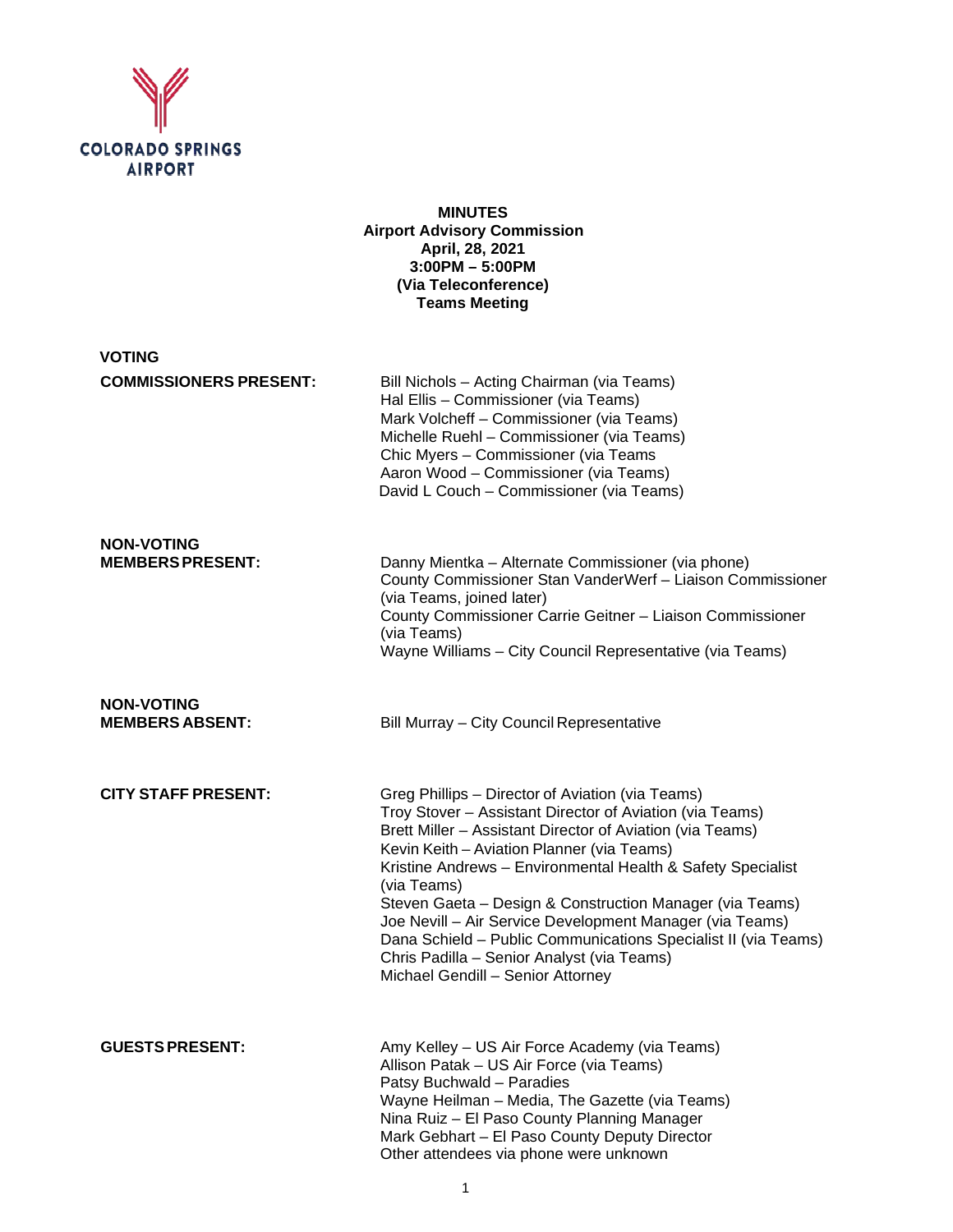# **I. MEETING CALLED TO ORDER at 3:01 PM ARPIL 28, 2021 by ACTING CHAIRMAN NICHOLS**

#### **II. APPROVAL OF THE MARCH 24, 2021 MEETINGMINUTES**

Acting Chairman Nichols made a motion to approve the March 24, 2021 meeting minutes. Commissioner Myers seconded.

Discussion: None

#### VOTE: **APPROVED** (**Unanimous, Roll Call Passes 7 Yes**).

#### **III. COMMUNICATIONS**

• Acting Chairman Nichols welcomed Mark Volcheff as Commissioner on the Airport Advisory Council as he assumes a permanent position following the opening on the Commission due to John Maier's departure.

## **IV. PUBLICCOMMENT**

• None

## **V. NEW BUSINESS AND REPORTITEMS**

#### **A. Land Use Review –** Kevin Keith

Kevin Keith presented eleven (11) Land Use Items.

Commissioner Volcheff moved that the Airport Advisory Commission recommend no objection in concurrence with the airport's recommendations on Land Use Items #1, #2, #3, #4, #5, #7, #8, #9, #10 and #11. Commissioner Ruehl seconded.

Discussion: None

#### VOTE: **APPROVED (Unanimous, Roll Call Passed 7 Yes)**

#### Land Use Item #6: Briefed

Kevin Keith gave a detailed briefing of Land Use Item #6, a request by Matrix Design Group on behalf of RAO Investments, LLC for approval of the Aspen Meadows Filing No. 2 PUD development plan. The airport has no objection to the land use item, with the following conditions: Avigation Easement and FAA Form 7460-1. Kevin Keith recommended that the Airport Acknowledgement Form be removed from the conditions of approval based on the location of the land use item and is outside of the boundary that was identified within the Land Use Compatibility Study.

Acting Chairman Nichols made a motion that the Airport Advisory Commission recommends no objection of Land Use Item #6 with the exception that the Airport Acknowledgment be removed. Commissioner Myers seconded.

## VOTE: **APPROVED (Unanimous, Roll Call Passed 7 Yes)**

## **El Paso County Land Use Master Plan Update –** Kevin Keith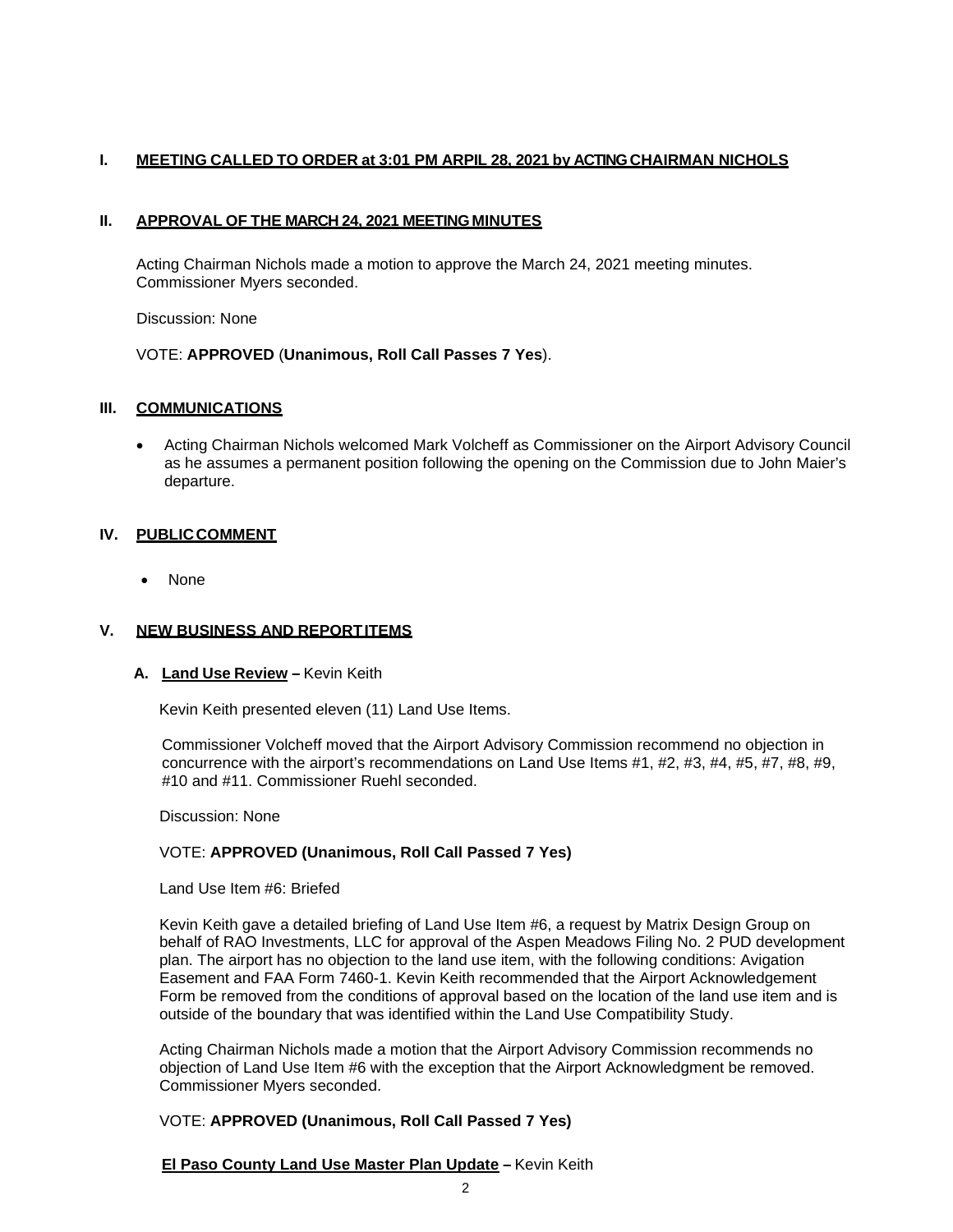Director of Aviation, Greg Phillips, introduced Kevin Keith and prefaced that the airport is working diligently to provide consistency for developers and community members regarding land use. Kevin Keith discussed the recommendations of the Airport Advisory Commission for the El Paso County Land Use Master Plan. The plan is no longer under public review and is in the process of review and approval with the County Commissioners. The main area of concern for the Commission focused on the Cimarron Hill area, and El Paso County agreed to update the map, pulling out residential out of the Commercial Development areas and including the ADACG ramp as well.

The Airport Advisory Commission also recommended El Paso County should continue to utilize the 2019 Colorado Springs Airport Master Plan to ensure compatibility between future development and airport operations. The County approved use of the most current Master Plan or Compatibility Study. Other references included were returned back and noted as regulatory in nature.

Meetings were held with the Airport Advisory Commission, Peterson Air Force Base, and Colorado Department of Transportation (CDOT) addressing the comments and concerns of the El Paso County Land Use Master Plan. Kevin Keith noted that the airport was pleased with the requests taken into consideration.

Commissioner Volcheff commented that the El Paso County Land Use Master Plan does not contain all the details regarding land use, as there are many other land use plans to complement the El Paso County Land Use Master Plan.

Mark Gebhart with El Paso County commented that the El Paso County Land Use Master Plan is an advisory document. The plan will be certified with County Commissioners following adoption proceedings. Gebhart also noted the inclusion of the most recent master plan.

Commissioner Myers praised the Airport Advisory Commission and airport on their work on encroachment and its inclusions in City and County planning documents. County Commissioner VanderWerf echoed the praise of Commissioner Myers.

#### **B. Director's Airport Business Report**

- Project Status Report Steven Gaeta
	- o The preconstruction meeting for the Runway 17R/35L Rehabilitation project was successful and an airport operations (impact) meeting is scheduled for May 6. A full construction Notice to Proceed (NTP) has been issued with an effective date of May 11, 2021.
	- o IT Phone Switch project budget has been updated slightly and has been approved the City's IT Prioritization Board.
	- o Commissioner Wood inquired on the status of the USDA Forest Service construction. Steven Gaeta noted that the USDA Forest Service contract is completed, and crews mobilized on site, but operations in 2021 will continue to operate on the ADACG. The deice apron ramp will be functional in 2022.
	- o Commissioner Volcheff asked what components were involved in the price associated with the Airport Master Plan project. Steven Gaeta noted that cost is associated with the design of the plan and some other components, like community outreach. Director Greg Phillips noted that the development of this plan is a requirement of the FAA involves and a complete look at the aviation forecast. Acting Chairman Nichols expressed interest in learning more about the Airport Master Plan.
	- o Director Phillips noted that the Construction and Development team oversee the work in Peak Innovation Park.
- Traffic Trend Report Joe Nevill
	- o Joe Nevill presented the March 2021 traffic numbers, noting that Southwest Airlines began service on March 11.
	- o March 2021 enplanements were at 57,578 which represents a 67 percent increase when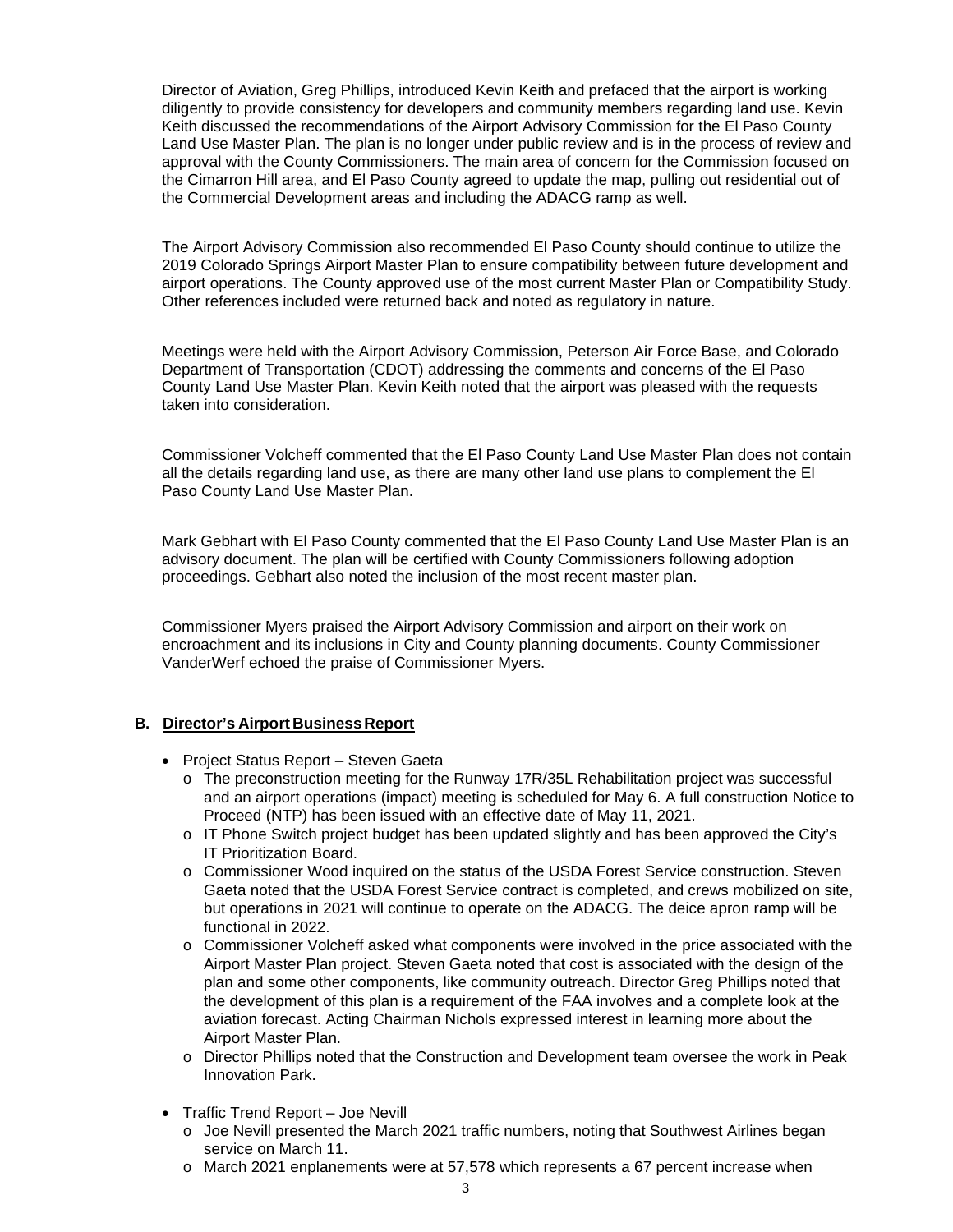compared to 2020 but a 4.6 decrease when compared to 2019.

- o When comparing February 2021 enplanements to February 2019 enplanements, there is a 47 percent difference.
- o March load factor was 63.4 percent, down 23 points versus 2019.
- o Frontier Airlines ran an 80 percent load factor in March followed by American Airlines at 77 percent.
- o Southwest began service mid-month and presented a 51.7 percent load factor for the month.
- o April TSA volumes were 13 to 14 percent higher than the same time in 2019, indicating continued growth.
- o April seats were up 67 percent versus 2019. May and June seats were up 44 percent when compared to 2019. A significant increase capacity for the summer.
- o Total Operations for February 2021 were down .1 percent from the previous month and 5.6 percent year-to-date.
- o Commissioner VanderWerf asked if Southwest had expressed any concerns about the 50 percent load factor. Joe Nevill noted that bookings in general have been in line with the Southwest expectation and the airport is working closely with the airline.
- o Director Phillips noted that there is a high saturation of marketing, specifically working with Southwest Airlines.
- o United Airlines will be adding two additional flights: a seventh daily flight to Denver and third daily flight to Houston for June. American Airlines has added a seventh daily flight to Dallas for June.
- COS Financial Report Chris Padilla
	- o March actuals versus forecasted financials were aligned. Expenses were within 2.3 percent of the forecasted \$1.7 million. Revenue is within 4.6 percent of the forecasted amount of \$1.5 million.
	- o In reference to revenue variances, ground rent accounted for a major variance at \$121.1K higher than the previous month and sale of scrap accounted for a variance of \$138.3K in revenue.
	- o In reference to expense variances, there was a 2.27 percent increase. Utilities accounted for the bulk of that variance with a different of \$222K, which was the airport's share of the USDA Forest Service tap fee.
	- o Assistant Director of Aviation, Troy Stover, noted that the tap fee is reimbursable.
	- o Revenue trends have moved closer to forecast.
	- o Expected costs are in line with forecasted expenses.
	- o Commissioner Ellis asked if the forecasts were pre- or post-COVID; Chris Padilla noted they were during/post.
	- o PFC revenues are at 15 percent of forecasted amount, but those are expected to accelerate through the year.
	- o CFC are at 10 percent of the forecasted amount but expected to follow PFC trends.
	- o 73 percent of the CARES Act funding is used for payroll, while 27 percent is allocated for operating expenses.
	- o Year to date there is a balance of 4.1 million in CARES Act funding remaining.
	- o The airport has 470 days cash on hand.
- Airport Business Development Report Troy Stover
	- o Assistant Director of Aviation, Troy Stover, presented new development maps for the Airport Advisory Commission.
	- o North east of the airport, there is a 19-acre development with lease negotiations in process. The development will combine with an adjacent development.
	- o A new discussion out of Denver has begun regarding 22-acres, near the entrance of Peterson Air Force Base and off Airport Road. The infrastructure put in for FedEx will benefit the parcel. Letter of Intent is slated in the next few weeks
	- o Lease discussions with a developer for approximately a 10-acre, multi-hangar development.
	- o Close to end of discussions and Letter of Intent.
	- o Acting Chairman Nichols inquired about the type of hangars. The development will include a variety of sizes for different markets.
	- o The construction of Peak Innovation Parkway and Integration Loop will begin summer of 2021.
	- o The build out of Powers Blvd and Peak Innovation Parkway will occur late in the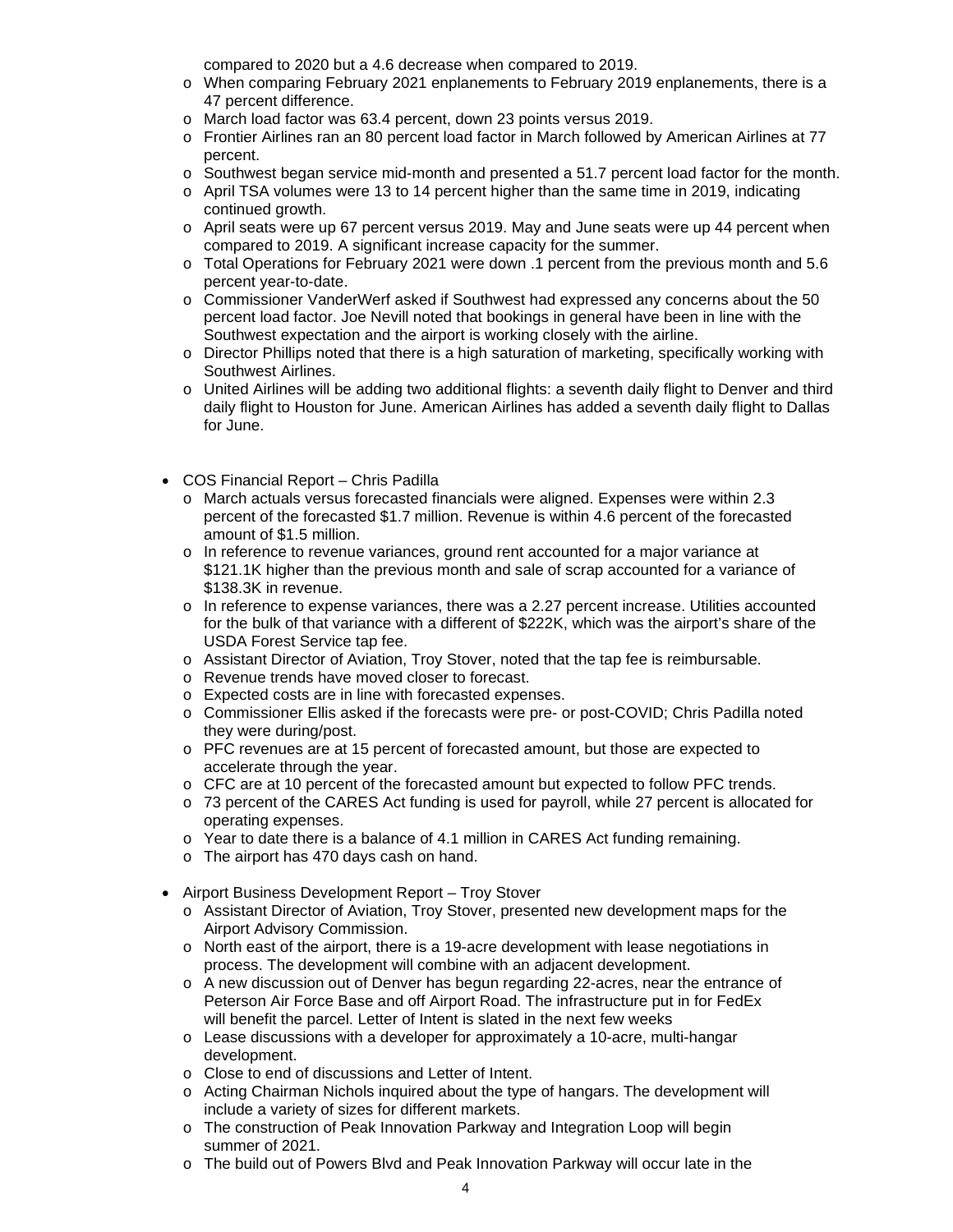summer of 2021.Troy Stover noted that CDOT has been collaborative on the project. This project will include a lighted intersection with double left hand leaving and entering Peak Innovation Park.

- o Integration Loop extension has begun as the location is already at grade for pavement.
- $\circ$  A 24-inch water main will run from Powers Blvd to Milton Proby Parkway, all the way down through Peak Innovation Park, down to Integration and leave the airport property towards Marksheffel Rd. It will be installed in 2021 and continue through the beginning of 2022.
- o Final stages of infrastructure for Project Rodeo has begun. The intersection at Grinnell should be completed shortly. Discussions to bring the \$22 million infrastructure project to a close are impending.
- o Project Congo is going well and have made substantial progress.
- o Flywheel east has started moving dirt, moving the hillside down roughly 15 feet. The dirt will be moved towards the hotel to help prepare that land.
- o Hotel negotiations are concluded, and the purchase and sale agreement are being signed for two hotels on six acres of land.
- o Aerospace continues construction on expansion project.
- o USDA Forest Service is moving forward with their facility.

# **C. General Business/COVID 19 Update –** Greg Phillips

- Director Phillips announced the airport's accreditation as a (Global Biorisk Advisory Council) GBAC Star Facility. The accreditation represents established and maintained a cleaning, disinfection and infectious disease program to minimize risks and provide proper cleaning protocols. There are less than 40 airports in the country that have achieved this accreditation. Director Phillips praised the attendants and operations teams for their hard work.
- The Global Super Tanker announced it was ceasing operations and Director Phillips noted that the aircraft has not been at COS for over two years. There is currently not any agreement between COS and the Global Super Tanker.
- Commissioner Wood spoke to the fact he has kept in contact with some of the Global Super Tanker crew and they are doing well. Wood noted there is not an agreement in place with the aircraft but would be happy to welcome them back.
- The airport is hosting the Colorado's 5th Congressional District Art Contest. Artwork from students in 13 different schools in Colorado's 5th Congressional District is on display at COS until May 7. The students are competing for scholarships, supplies and gift cards. The event is sponsored by Southwest Airlines.
- State Airport Operators Association is meeting in Telluride the first week in June and some COS staff will be attending.
- COS staff will be attending an air service conference, Routes Americas, in Orlando this September. NOTE: The dates were misstated and the conference is actually in late June.
- May 17 has been announced as the return to work date for all City employees. Director Phillips noted the City is stressing in-person meeting are not essential, so the May and possibly June Airport Advisory Council meetings will remain scheduled as virtual meetings.
- Rental car companies have noted issues of shortage due to the electronic chips that are necessary for the cars being unavailable.
- Another impact to travelers includes ground transportation. The ride share companies and taxis are struggling to build back their service. The airport is aware of the issue and working with the respective companies on solutions.

## **D. Chairman's Report**

• Acting Chairman Nichols noted all commissioners should have received an email from Dana Schield regarding voting for chair.

# **VI. OTHER BUSINESS**

- Colorado Aeronautical Board Update Commissioner Myers
	- o Expansion at Northern Colorado Airport that services Loveland/Fort Collins areas is continuing. An RFP for an FBO has been released with large hangars and 2,000 square foot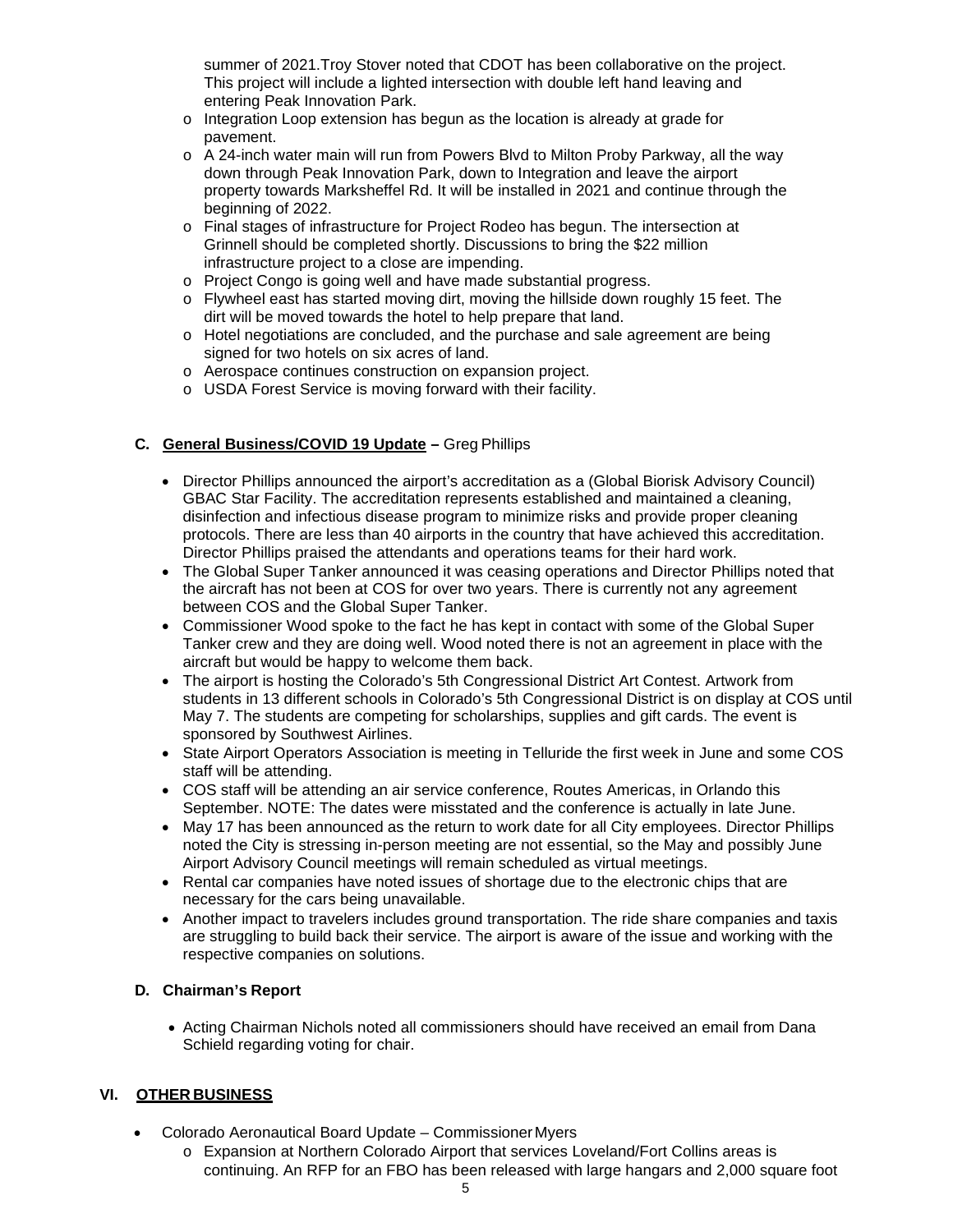facility. Commissioner Myers noted that the Northern Colorado Airport currently utilizes a remote tower.

- o The standards for Sustainable Aviation Fuel (SAF) have been established. There are number of major airlines and suppliers that are starting to generate SAF. The benefits of SAF are its lighter in weight and the performance is stronger. Emissions are more favorable than traditional fuel.
- o Commissioner VanderWerf inquired about zero-lead replacement. Commissioner Myers noted there it is still an ongoing effort.
- Westside Operators Meeting Discussion Commissioner Wood
	- o Commissioner Wood noted the information regards to the Runway 17R/35L Rehabilitation that the airport is sharing has been extremely helpful.
- Washington Update Commissioner Ruehl
	- o Commissioner Ruehl will be briefing the US DOT and all the major airlines regarding SAF through 2050.
	- o There is a significant amount of tracking involved regarding SAF.
	- o Telluride and Aspen airports have received accolades for use of SAF.
	- o Commissioner Ruehl inquired if discussion at Colorado Springs about SAF had occurred.
	- o Commissioner Wood noted AVFuels is the company that services the Telluride airport and that they would be a good resource.
	- o Commissioner Ruehl noted she is currently tracking all greenhouse gas emissions from major airlines and work with the FAA to create a SAF plan. Commissioner Ruehl noted this is a high emphasis project.
	- o Commissioner Nichols inquired about the production demand and if SAF could meet current demands. Commissioner Ruehl noted it cannot right now.
	- o Commissioner VanderWerf inquired about the benefits of SAF regarding carbon emissions reductions. Commissioner Ruehl noted over the lifespan of SAF the estimate is an 80 percent reduction. Commissioner Myers noted SAF recorded 16-20 percent better fuel efficiency.
	- o The price of SAF would have to initially be subsidized.
- Election of AAC Chair to fill vacant term of May 2021 through October 2021
	- o Acting Chairman Nichols called for nominations to fill the vacant chair seat.
	- o Commissioner Ellis nominated Commissioner Wood due to his alignment with general aviation, the business park, and the airlines.
	- o Commissioner Myers nominated Commissioner Nichols. Acting Chairman Nichols noted he does not meet the requirement for chair based on city code.
	- o Acting Chairman Nichols asked all voting Commissioners send their votes for chair to Dana Schield via email.
	- o Commissioner Wood received the unanimous vote and was elected Airport Advisory Chairman to fill vacant term of May 2021 through October 2021.

## **VII. COMMISSION MEMBERS'COMMENTS**

- Commissioner Geitner noted the amount of helpful information in the meeting as well the number of Southwest planes she has seen.
- Councilmember Williams thanked the Commission and the airport for all their hard work and noted the benefit of Southwest.

#### **VIII. CHAIRMAN'SCOMMENTS**

• None

## **IX. ADJOURNMENT**

Acting Chairman Nichols adjourned the meeting at 4:39 PM.